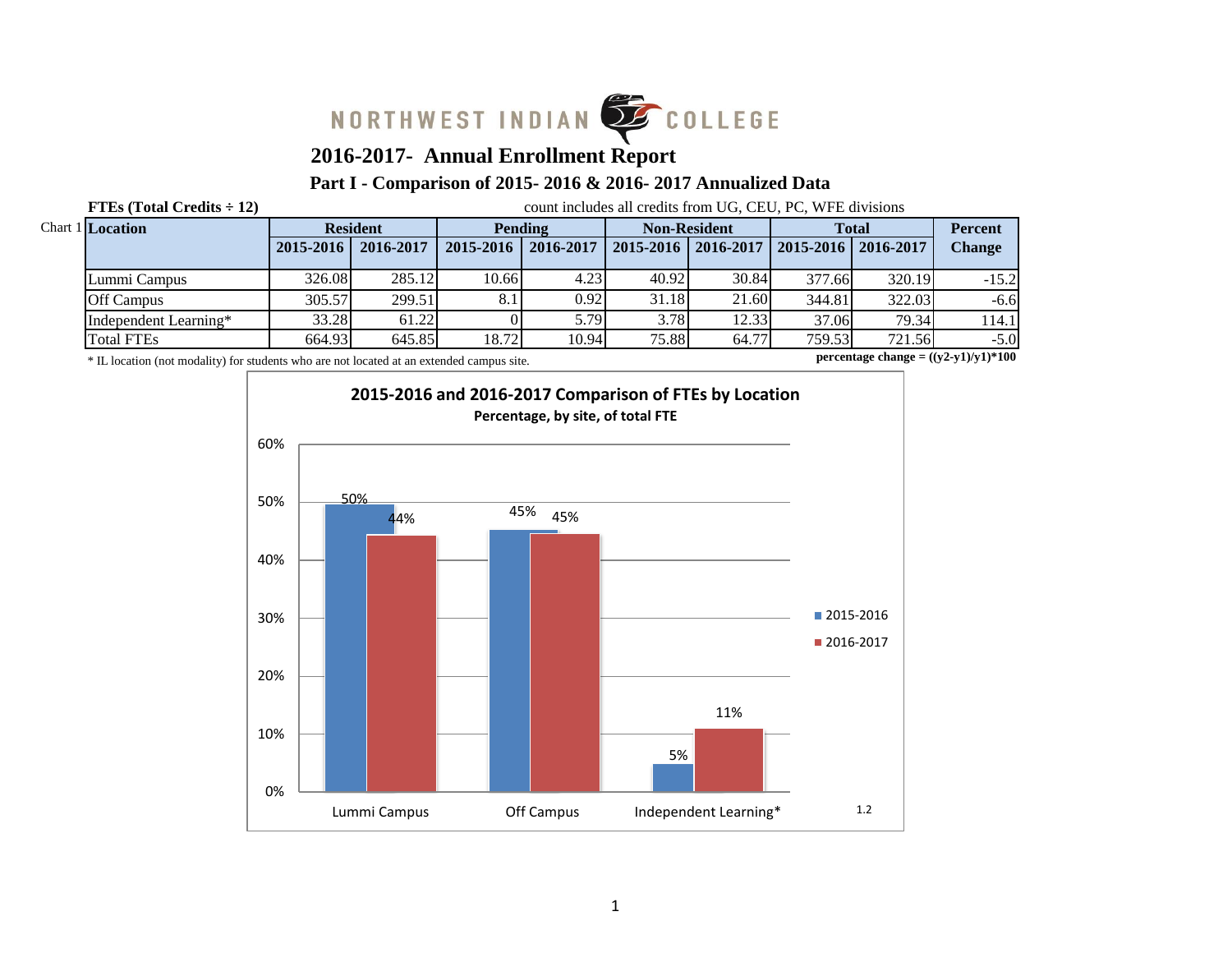| Chart 1.1 Location |           | <b>Resident</b> |           | <b>Pending</b> |           | <b>Non-Resident</b> |                       | <b>Total</b> | <b>Percentage</b> |
|--------------------|-----------|-----------------|-----------|----------------|-----------|---------------------|-----------------------|--------------|-------------------|
|                    | 2015-2016 | 2016-2017       | 2015-2016 | 2016-2017      | 2015-2016 | 2016-2017           | 2015-2016   2016-2017 |              | <b>Change</b>     |
| Muckleshoot        | 70.04     | 49.86           | 0.92      | 0.00           | 4.33      | 1.42                | 75.29                 | 51.28        | $-31.9$           |
| Nez Perce          | 56.66     | 34.96           | 0.97      | 0.17           | 4.44      | 3.33                | 62.07                 | 38.46        | $-38.0$           |
| Nisqually          | 54.98     | 61.07           | 2.54      | 0.36           | 7.40      | 2.97                | 64.92                 | 64.40        | $-0.8$            |
| Other              | 7.05      | 76.82           | 1.46      | 0.22           | 3.29      | 8.72                | 11.80                 | 85.76        | 626.8             |
| Port Gamble        | 46.03     | 29.89           | 0.82      | 0.02           | 6.51      | 3.20                | 53.36                 | 33.11        | $-37.9$           |
| Swinomish          | 24.42     | 15.51           | 0.33      | 0.15           | 2.07      | 0.57                | 26.82                 | 16.23        | $-39.5$           |
| Tulalip            | 46.41     | 31.40           | 1.02      | 0.00           | 3.14      | 1.39                | 50.57                 | 32.79        | $-35.2$           |
| Totals             | 305.59    | 299.51          | 8.06      | 0.92           | 31.18     | 21.60               | 344.83                | 322.03       | $-6.6$            |

**Off campus FTEs - by course location code**

**FTE by UG division**

**percentage change = ((y2-y1)/y1)\*100**

| Chart 2 | <b>UG</b> division |           | <b>Resident</b> | <b>Pending</b> |                 | <b>Non-Resident</b> |           | <b>Total</b> | Percentage |               |
|---------|--------------------|-----------|-----------------|----------------|-----------------|---------------------|-----------|--------------|------------|---------------|
|         |                    | 2015-2016 | 2016-2017       | 2015-2016      | 2016-2017       | 2015-2016           | 2016-2017 | 2015-2016    | 2016-2017  | <b>Change</b> |
|         | 12 and Above       | 382.6     | 362.6           | 0.0            | $0.0\,$         | 27.1                | 17.91     | 409.7        | 380.5      | $-7.1$        |
|         | $6 - 11$           | 136.8     | 121.3           | 0.0            | $0.0\mathsf{I}$ | 12.8                | 12.5      | 149.6        | 133.8      | $-10.6$       |
|         | 5 or Less          | 89.8      | 86.3            | 5.4            | 0.6             | 11.1                | 12.7      | 106.3        | 99.6       | $-6.3$        |
|         | Totals             | 609.2     | 570.1           | 5.4            | 0.6             | 50.9                | 43.1      | 665.6        | 613.8      | $-7.8$        |

**percentage change = ((y2-y1)/y1)\*100**

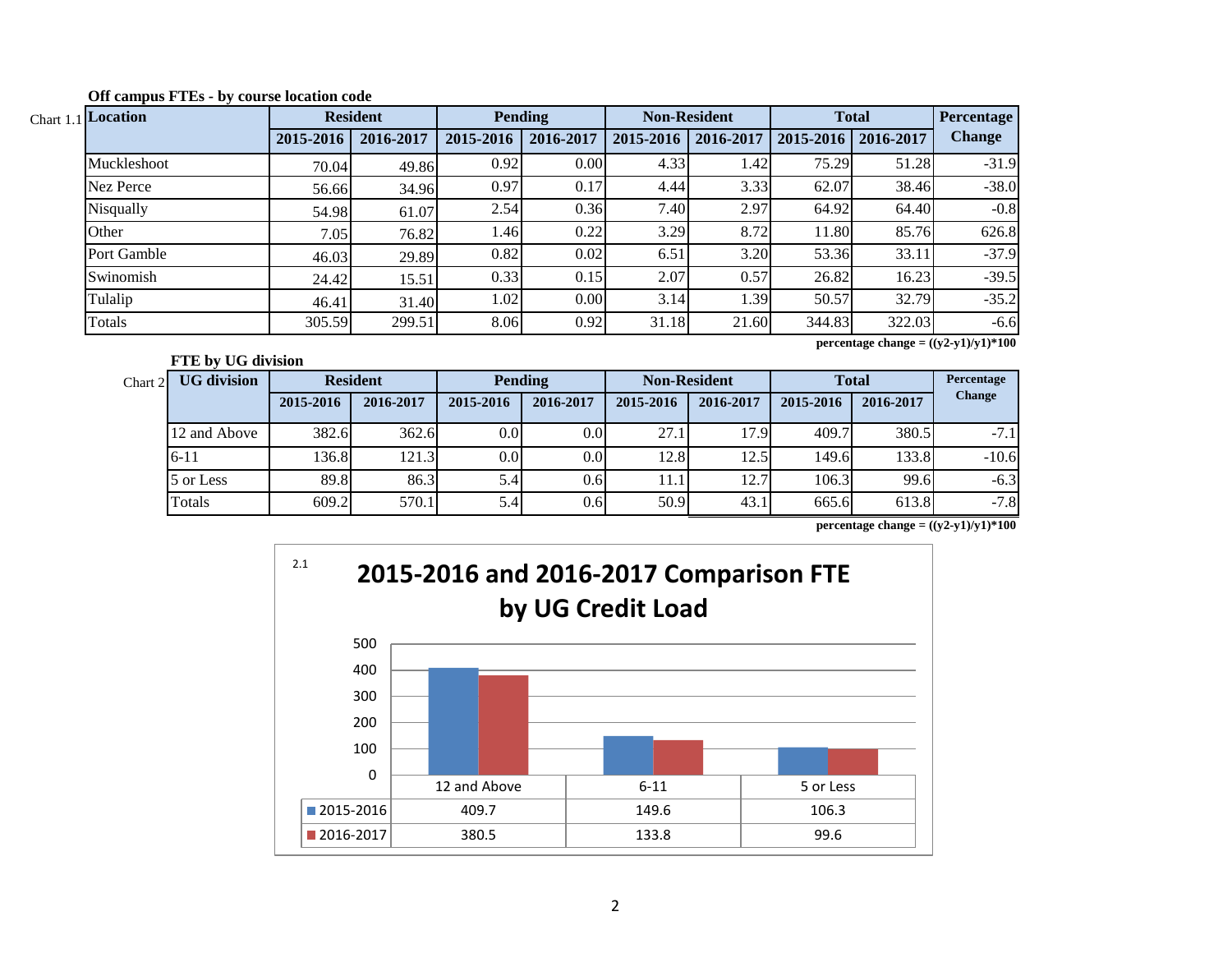| chart $3$ | <b>Student</b><br><b>Location</b> |           | <b>Resident</b>  |       |                  | Pending        |              |      | <b>Non-Resident</b> |              | Grand<br><b>Total</b> | <b>Grand Total</b> |              |
|-----------|-----------------------------------|-----------|------------------|-------|------------------|----------------|--------------|------|---------------------|--------------|-----------------------|--------------------|--------------|
|           |                                   | <b>UG</b> | CEU              | Total | <b>UG</b>        | <b>CEU</b>     | <b>Total</b> | UG   | <b>CEU</b>          | <b>Total</b> | <b>UG Credit</b>      | <b>CEU</b>         | <b>Total</b> |
|           | Lummi<br>Campus                   | 253.1     | 20.5             | 273.6 | 0.0              | $\mathbf{1}$ . | 1.7          | 19.3 | 51<br>J.1           | 24.4         | 272.4                 | 27.3               | 299.6        |
|           | Off Campus                        | 296.0     | 39.5             | 335.5 | 0.6              | 6.1            | 6.7          | 20.1 | 9.5                 | 29.6         | 316.7                 | 55.1               | 371.8        |
|           | Independent<br>Learning           | 24.9      | 0.0 <sub>l</sub> | 24.9  | 0.0 <sub>l</sub> | 0.0            | 0.0          | 4.1  | 0.0 <sub>l</sub>    | 4. I         | 29.0                  | 0.0                | 29.0         |
|           | <b>Total FTEs</b>                 | 574.0     | 60.0             | 634.0 | 0.6              | 7.8            | 8.4          | 43.5 | 14.6                | 58.1         | 618.1                 | 82.4               | 700.5        |
|           | <b>Total ISCs</b>                 | 574.0     | 60.0             | 634.0 | 0.6              | 7.8            | 8.4          | 0.0  | 0.0 <sub>l</sub>    | 0.0          | 574.6                 | 67.8               | 642.4        |

#### **Annual FTEs by location (Total Credits /36)**

**Potential ISC 100% of "Pending" FTEs (does not include SAP)** \* Capped at 10% of Credit \* Capped at 10% of Credit



\* does not include SAP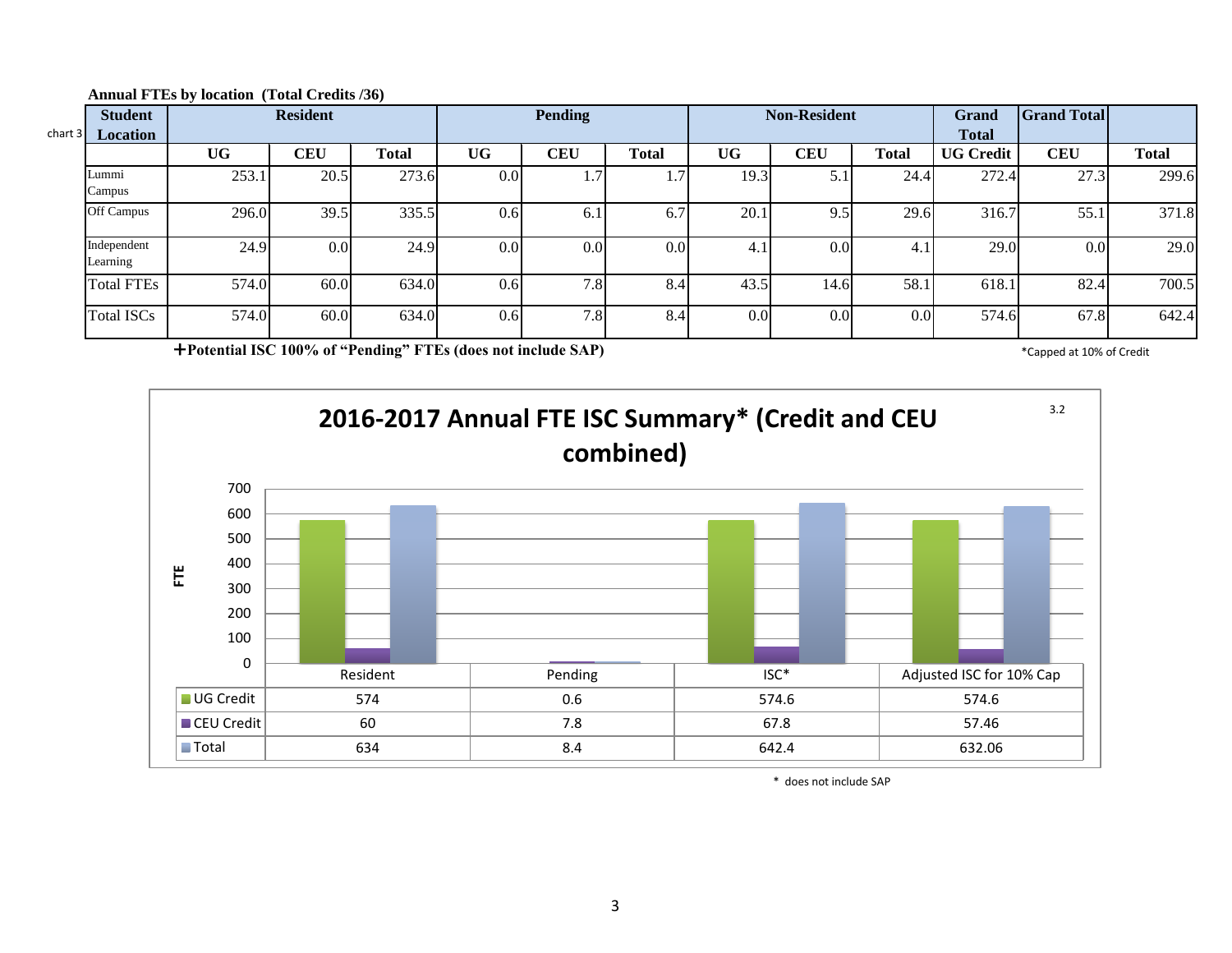|  | *Off Campus FTEs |  |
|--|------------------|--|
|--|------------------|--|

|             | <b>Resident</b><br>Location |               |            | <b>Pending</b> |               |            | <b>Non-Resident</b> |               |            | <b>Grand</b><br><b>Totals</b> |               |            |              |
|-------------|-----------------------------|---------------|------------|----------------|---------------|------------|---------------------|---------------|------------|-------------------------------|---------------|------------|--------------|
| chart $3.1$ |                             | <b>Credit</b> | <b>CEU</b> | <b>Total</b>   | <b>Credit</b> | <b>CEU</b> | <b>Total</b>        | <b>Credit</b> | <b>CEU</b> | <b>Total</b>                  | <b>Credit</b> | <b>CEU</b> | <b>Total</b> |
|             | Other                       | 76.67         | 36.43      | 113.10         | 0.22          | 5.79       | 6.01                | 8.39          | 8.57       | 16.96                         | 85.28         | 50.79      | 136.07       |
|             | Muckleshoot                 | 49.39         | 0.47       | 49.86          | 0.00          | 0.00       | 0.00                | 1.28          | 0.14       | 1.42                          | 50.67         | 0.61       | 51.28        |
|             | Nez Perce                   | 33.78         | 1.18       | 34.96          | 0.00          | 0.17       | 0.17                | 3.25          | 0.08       | 3.33                          | 37.03         | 1.43       | 38.46        |
|             | Nisqually                   | 61.03         | 0.04       | 61.07          | 0.36          | 0.00       | 2.86                | 2.97          | $0.00\,$   | 2.97                          | 64.36         | 0.04       | 64.40        |
|             | Port Gamble                 | 28.86         | 1.03       | 29.89          | 0.00          | 0.02       | 0.02                | 2.97          | 0.23       | 3.20                          | 31.83         | 1.28       | 33.11        |
|             | Swinomish                   | 14.89         | 0.29       | 15.18          | 0.00          | 0.15       | 0.15                | 0.00          | 0.36       | 0.36                          | 14.89         | 0.80       | 15.69        |
|             | Tulalip                     | 31.36         | 0.04       | 31.40          | 0.00          | 0.00       | 0.00                | 1.28          | 0.12       | 1.40                          | 32.64         | 0.16       | 32.80        |
|             | Totals                      | 295.98        | 39.48      | 335.46         | 0.58          | 6.13       | 9.21                | 20.14         | 9.50       | 29.64                         | 316.70        | 55.11      | 371.81       |

3.3





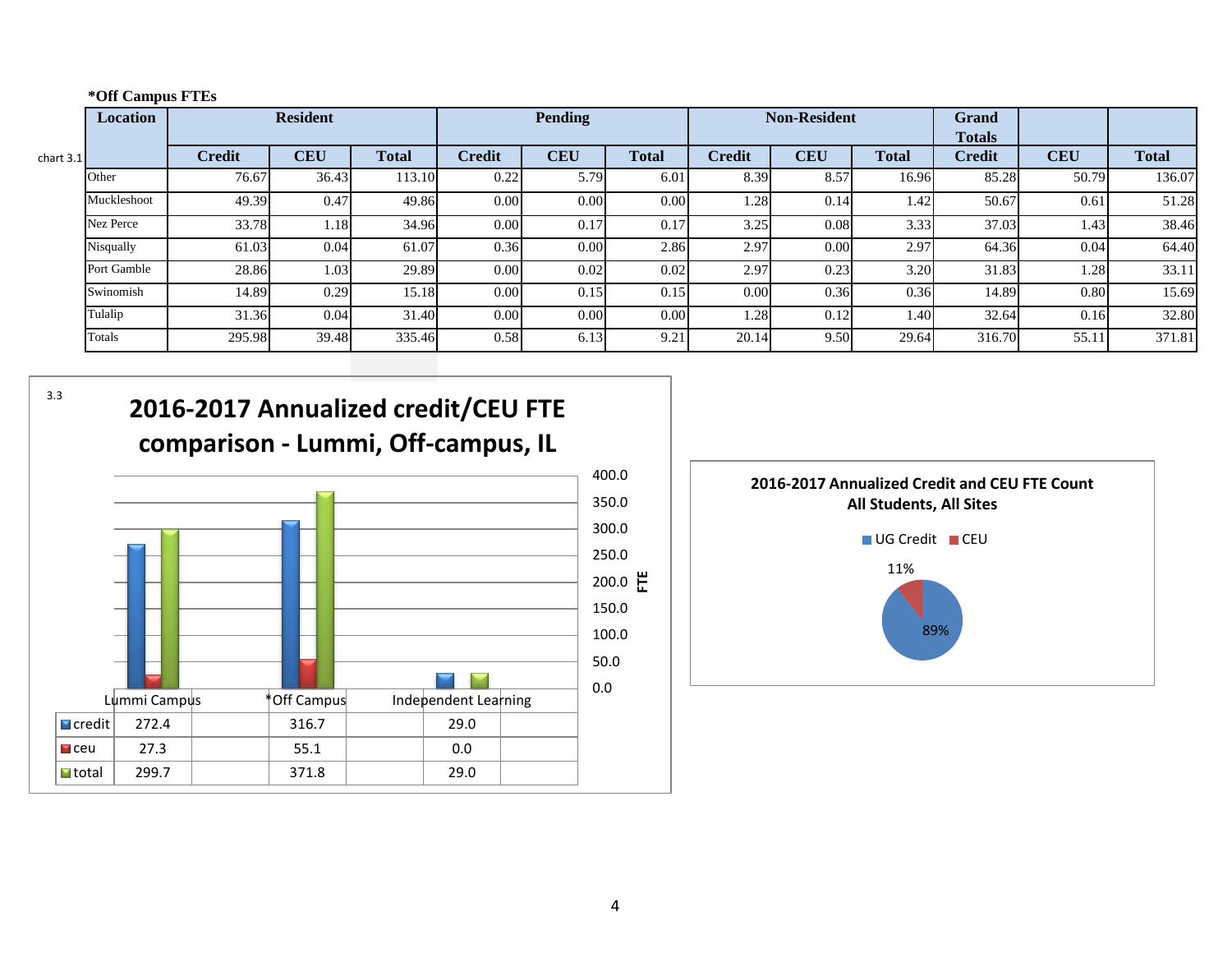#### **FTE by non-UG divisions**

| non-UG<br>Chart $4$ | <b>Resident</b> | <b>Pending</b> | <b>Non-Resident</b> | <b>Total</b> |
|---------------------|-----------------|----------------|---------------------|--------------|
| divisions           | 2016-2017       | 2016-2017      | 2016-2017           | 2016-2017    |
| <b>CEU</b>          | 60.0            | ⇁<br>ه. ا      | 14.6                | 82.4         |
| <b>GED</b>          | l.8             | 0.8            | 3.5                 | 6.1          |
| ABE                 | 0.01            | 0.0            | 0.0                 | 0.0          |
| <b>WFE</b>          | 10.1            | $1.8^{\circ}$  | 3.2                 | 15.0         |
| Totals              | 71.9            | 10.4           | 21.3                | 103.5        |

### **FTE by Modality**

| Chart 5 |                          | <b>Resident</b> |           |                  | Pending          |           | <b>Non-resident</b> |           | <b>Total</b> | <b>Percentage</b> |
|---------|--------------------------|-----------------|-----------|------------------|------------------|-----------|---------------------|-----------|--------------|-------------------|
|         | <b>Modality</b>          | 2015-2016       | 2016-2017 | 2015-2016        | 2016-2017        | 2015-2016 | 2016-2017           | 2015-2016 | 2016-2017    | <b>Change</b>     |
|         | Face-to-Face             | 429.4           | 434.0     | 17.0             | 10.7             | 52.2      | 45.4                | 498.5     | 490.1        | $-1.7$            |
|         | Independent              | 42.7            | 25.6      | 0.6              | 0.0 <sub>l</sub> | 3.8       | 3.5                 | 47.1      | 29.0         | $-38.3$           |
|         | <b>Learning Contract</b> | 19.9            | 21.6      | 0.0 <sub>l</sub> | 0.01             | 2.6       | 0.9                 | 22.5      | 22.5         | $-0.1$            |
|         | Online                   | 77.8            | 79.31     | 0.9              | 0.0              | 8.4       | 5.7                 | 87.1      | 84.9         | $-2.4$            |
|         | Video Conference         | 82.8            | 76.6      | 0.1              | 0.2              | 8.0       | 8.7                 | 90.9      | 85.5         | $-5.9$            |
|         | Telecourse               | 12.4            | 8.9       | 0.1              | 0.0              | 0.9       | 0.6                 | 13.5      | 9.5          | $-29.4$           |
|         | Total                    | 664.9           | 645.9     | 18.7             | 10.9             | 75.9      | 64.8                | 759.5     | 721.6        | $-5.0$            |

\*OLH section code

# **Part II - 2016-2017 Headcount Details**

|         | <b>Annual Unduplicated Headcount</b>    | Count includes all students across all divisions (UG, GE, CE, WF, ABE) |         |                     |              |  |  |  |
|---------|-----------------------------------------|------------------------------------------------------------------------|---------|---------------------|--------------|--|--|--|
| Chart 6 | Unduplicated Headcount for all students | <b>Resident</b>                                                        | Pending | <b>Non Resident</b> | <b>Total</b> |  |  |  |
|         | All quarters (SU<br>. WI SP)<br>FA      | 1261                                                                   | 110     | 290                 | 1661         |  |  |  |

**Summer, Fall, Winter, and Spring Quarter Averages** (Figures based on student counts at the end of each quarter, annualized for totals)

| Chart | <b>Annualized Headcount</b>                   | Resident | Pending | Resident<br>Nor | <b>Total</b> |  |
|-------|-----------------------------------------------|----------|---------|-----------------|--------------|--|
|       | .er/Fall/Winter/Spring<br>Annualized<br>Summe | 170      | 40.     | $\sim$<br>.     | $1968.$ c    |  |

(Count includes all students across all divisions (UG, GE, CE, WF, ABE)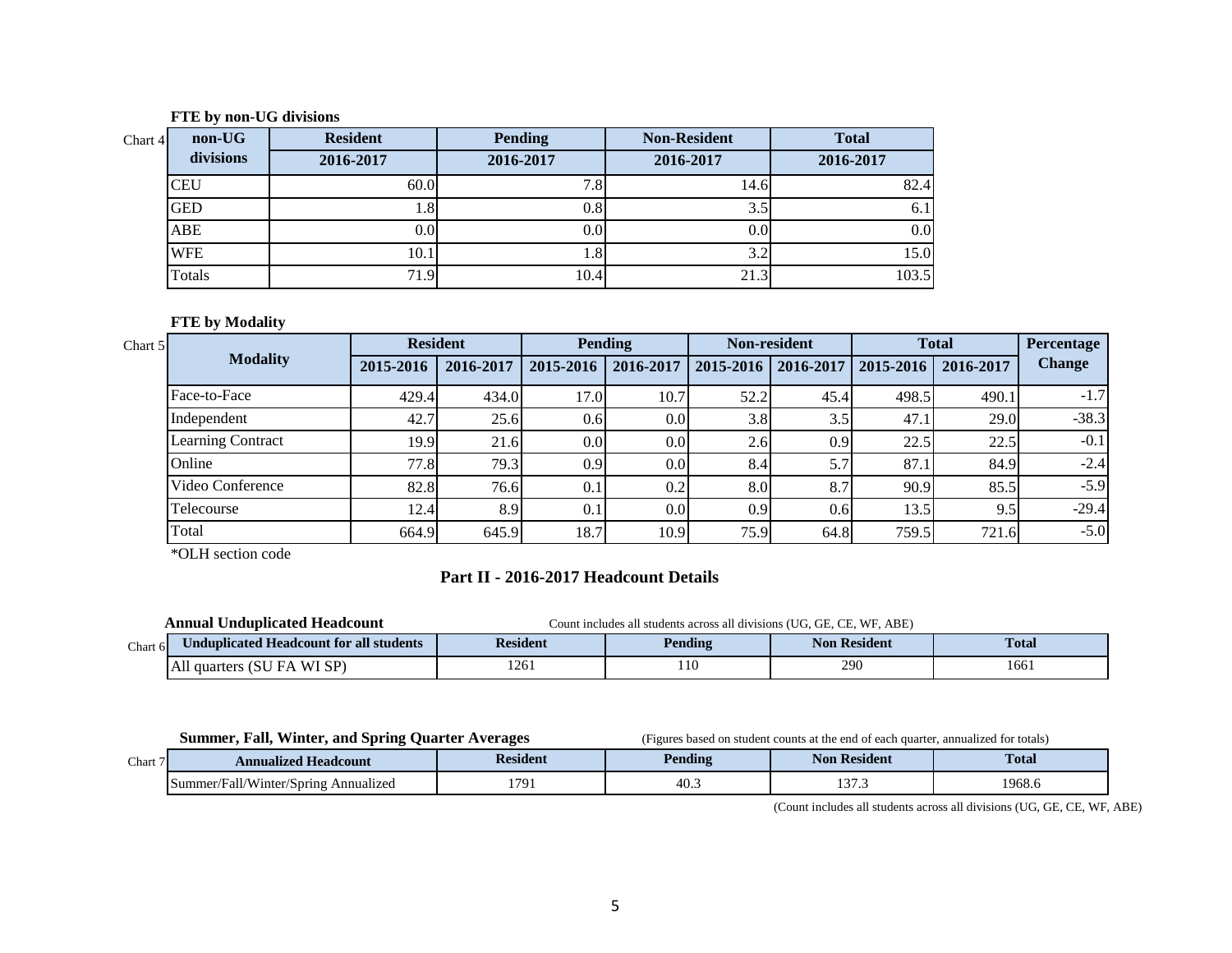| <b>Modality</b>          | <b>Resident</b>  |            |                  | Pending          | <b>Non-resident</b> |            | <b>Total</b>     |            |
|--------------------------|------------------|------------|------------------|------------------|---------------------|------------|------------------|------------|
|                          | <b>Headcount</b> | <b>FTE</b> | <b>Headcount</b> | <b>FTE</b>       | <b>Headcount</b>    | <b>FTE</b> | <b>Headcount</b> | <b>FTE</b> |
| Face-to-Face             | 1366             | 434.0      | 1121             | 10.7             | 278                 | 45.4       | 1756             | 490.1      |
| Independent              | 169              | 25.6       |                  | 0.0 <sub>l</sub> | 13                  | 3.5        | 182              | 29.0       |
| <b>Learning Contract</b> | 114I             | 21.6       |                  | 0.0 <sub>l</sub> |                     | 0.9        | 121              | 22.5       |
| Online                   | 357              | 79.3       |                  | 0.0              | 26                  | 5.7        | 383              | 84.9       |
| Telecourse               | 55               | 8.9        |                  | 0.0              |                     | 0.6        | 58               | 9.5        |
| Video Conference         | 278              | 76.6       |                  | 0.2              | 40                  | 8.7        | 320              | 85.5       |
| Total                    | 2339             | 645.9      | 114              | 10.9             | 367                 | 64.8       | 2820             | 721.6      |

Chart 8 **Duplicated Headcount by Modality & FTE**

**Student Characteristics – 2016-2017**

| chart 9 Headcount by Ethnicity          | <b>Resident</b> | <b>Pending</b> | <b>Non-Resident</b> |                  | <b>TOTAL</b>  |
|-----------------------------------------|-----------------|----------------|---------------------|------------------|---------------|
|                                         |                 |                |                     | <b>Headcount</b> | $\frac{6}{6}$ |
| (5) Native American                     | 1167            | 96             | 87                  | 1350             | 81.3%         |
| (1) White/Caucasian                     |                 |                | 103                 | 104              | 6.3%          |
| (2) Black/African American              |                 |                | h                   |                  | 0.4%          |
| (3) Hispanic/Latino                     | 29              |                | 20                  | 50               | 3.0%          |
| (4) Asian/Pacific Islander              |                 |                |                     |                  | 0.3%          |
| (6) Unknown/Not Reported                | h               | 12             | 51                  | 69               | 4.2%          |
| (8) Native Hawaiian/Pacific<br>Islander |                 |                |                     | 12               | 0.7%          |
| (9) Two or more races                   | 53              |                | Q                   | 63               | 3.8%          |
| Non-resident/Alien                      |                 |                |                     |                  | 0.1%          |
| Totals                                  | 1261            | 110            | 290                 | 1661             | 99.9%         |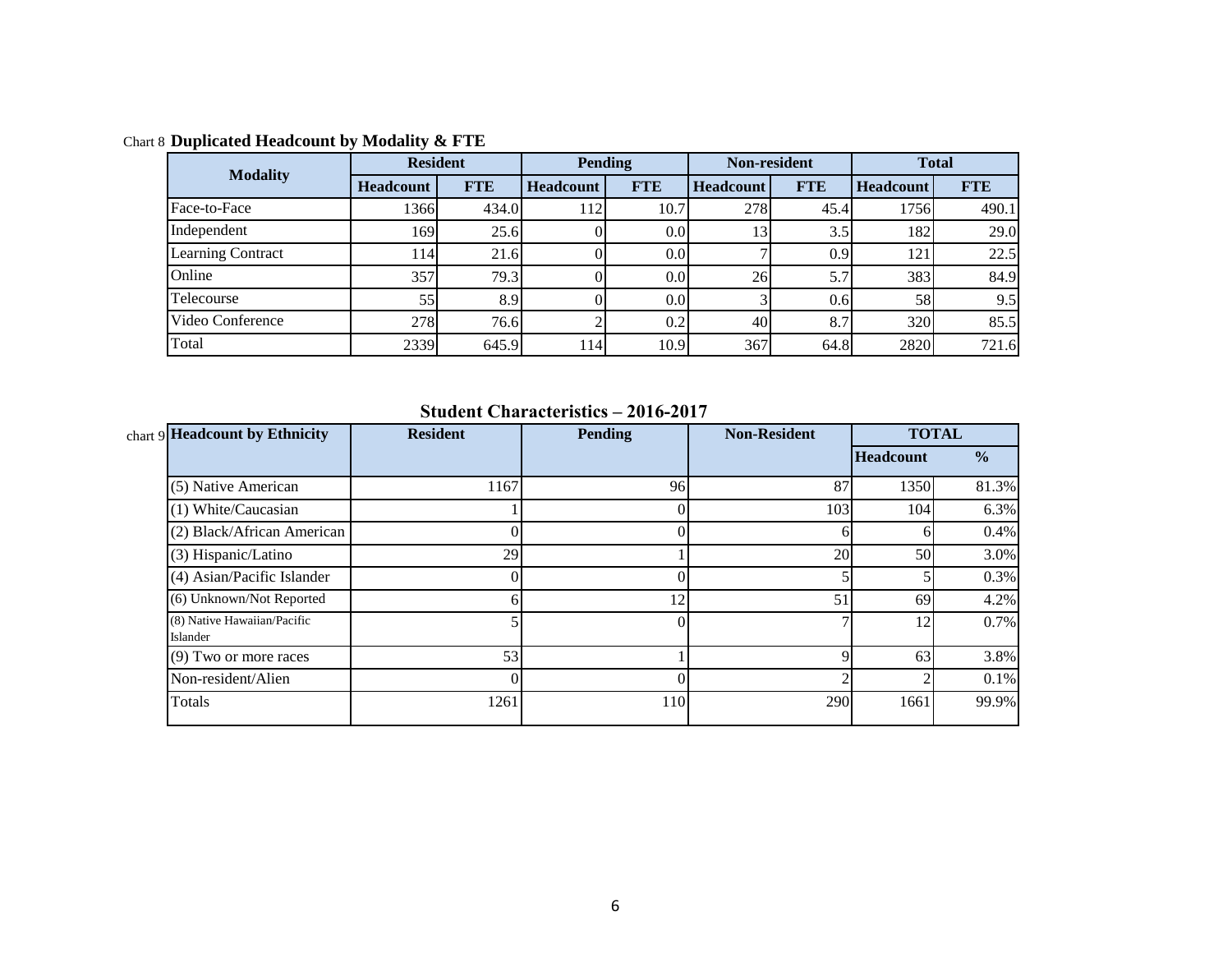| <b>Headcount by Age</b> | <b>Resident</b> | <b>Pending</b> | Non-<br><b>Resident</b> | <b>TOTAL</b>     |               | Chart 11 | Headcount<br>by Gender  |
|-------------------------|-----------------|----------------|-------------------------|------------------|---------------|----------|-------------------------|
|                         |                 |                |                         | <b>Headcount</b> | $\frac{0}{0}$ |          |                         |
| Under 16                | 0               | 0              |                         |                  | $0.0\%$       |          | Male                    |
| $16 - 18$               | 46              | 10             | 13                      | 69               | 4.2%          |          | Female                  |
| 19-21                   | 120             | 12             | 23                      | 155              | 9.3%          |          | Unknown/Not<br>Reported |
| $22 - 25$               | 170             | 7              | 31                      | 208              | 12.5%         |          | Totals                  |
| 26-29                   | 166             | 7              | 16                      | 189              | 11.4%         |          |                         |
| 30-39                   | 278             | 13             | 60                      | 351              | 21.1%         |          |                         |
| 40-49                   | 185             | 14             | 48                      | 247              | 14.9%         |          |                         |
| 50-59                   | 147             | 13             | 40                      | 200              | 12.0%         |          |                         |
| $60+$                   | 149             | 28             | 52                      | 229              | 13.8%         |          |                         |
| Unknown/<br>NotReported | $\Omega$        | 6              | 7                       | 13               | 0.8%          |          |                         |
| Totals                  | 1261            | 110            | 290                     | 1661             | 100.0%        |          |                         |

Chart 10

|     | <b>Pending</b> | Non-<br><b>Resident</b> |                  | <b>TOTAL</b>  | Headcount<br>Chart 11 by Gender | <b>Resident</b> | <b>Pending</b> | Non-<br><b>Resident</b> | <b>TOTAL</b>     |               |
|-----|----------------|-------------------------|------------------|---------------|---------------------------------|-----------------|----------------|-------------------------|------------------|---------------|
|     |                |                         | <b>Headcount</b> | $\frac{0}{0}$ |                                 |                 |                |                         | <b>Headcount</b> | $\frac{0}{0}$ |
|     |                |                         |                  | 0.0%          | Male                            | 382             | 38             | 88                      | 508              | 30.6%         |
| 46  | 10             | 13                      | 69               | 4.2%          | Female                          | 879             | 71.            | 192                     | 1142             | 68.8%         |
| 120 | ר ו            | 23                      | 155              | 9.3%          | Unknown/Not<br>Reported         |                 |                | $10^{\circ}$            |                  | 0.7%          |
| 170 |                | 31 <sup> </sup>         | 208              | 12.5%         | Totals                          | 1261            | 110            | 290                     | 1661             | 100.0%        |

| Chart 12 <b>Headcount by</b> | <b>Resident</b> |        | <b>Pending</b> |               | <b>Non-Resident</b> |        | <b>TOTAL</b> |               |        |               |  |
|------------------------------|-----------------|--------|----------------|---------------|---------------------|--------|--------------|---------------|--------|---------------|--|
| <b>Age/Gender</b>            | <b>Male</b>     | Female | <b>Male</b>    | Female        | <b>Male</b>         | Female | <b>Male</b>  | $\frac{0}{0}$ | Female | $\frac{0}{0}$ |  |
| Under 16                     |                 |        |                | ΩI            |                     |        |              | 0.0%          | 01     | $0.0\%$       |  |
| $16-18$                      | 17              | 29     |                |               |                     |        | 24           | 4.7%          | 45     | 3.9%          |  |
| 19-21                        | 54              | 66     |                |               | 12                  | 10     | 74           | 14.6%         | 80     | 7.0%          |  |
| $22 - 25$                    | 55              | 115    |                | ◠             | 8                   | 23     | 67           | 13.2%         | 141    | 12.3%         |  |
| 26-29                        | 58              | 108    |                |               | q                   |        | 67           | 13.2%         | 122    | 10.7%         |  |
| 30-39                        | 87              | 191    |                | 10            | 16                  | 43     | 106          | 20.9%         | 244    | 21.4%         |  |
| 40-49                        | 50              | 135    |                | <sup>61</sup> | 13                  | 34     | 71           | 14.0%         | 175    | 15.3%         |  |
| 50-59                        | 27              | 120    |                | 10            | 14                  | 25     | 44           | 8.7%          | 155    | 13.6%         |  |
| $60+$                        | 34              | 115    |                | 22            | 11                  | 40     | 51           | 10.0%         | 177    | 15.5%         |  |
| Unknown                      |                 | 0      |                | ◠             |                     |        |              | 0.8%          |        | 0.3%          |  |
| Totals                       | 382             | 879    | 38             | 71.           | 88                  | 192    | 508          | 100.0%        | 1142   | 100.0%        |  |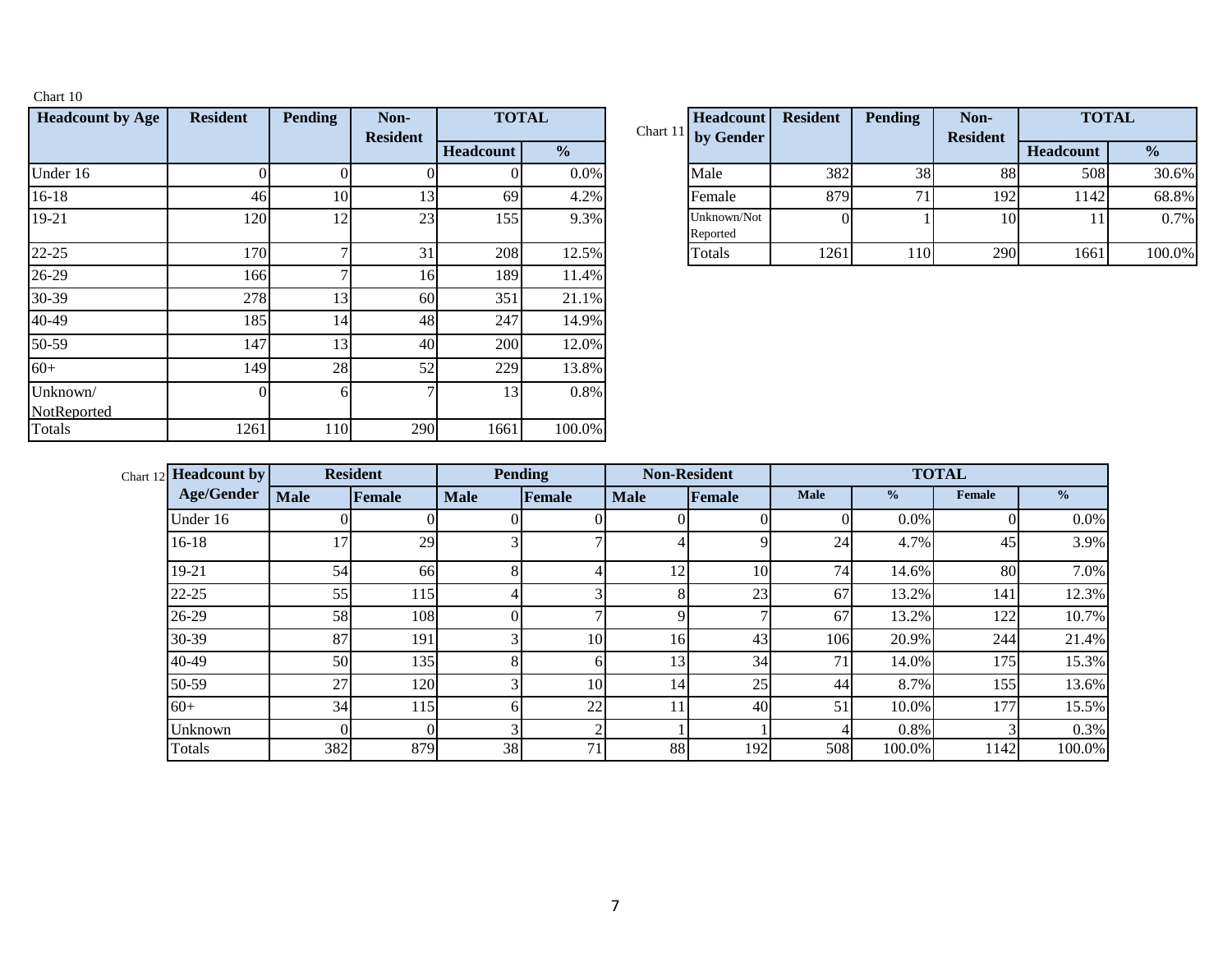

### **Headcount by Credit** (UG)

| Chart 13 | <b>Credit ranges</b> | <b>Resident</b> | <b>Pending</b> | <b>Non-Resident</b> | <b>Total</b>     |               |
|----------|----------------------|-----------------|----------------|---------------------|------------------|---------------|
|          |                      |                 |                |                     | <b>Headcount</b> | $\frac{0}{0}$ |
|          | 12 Credits and Above | 282             |                | 14                  | 296              | 35.4%         |
|          | 6-11 credits         | $160^{\circ}$   |                | 18                  | 178              | 21.3%         |
|          | 5 or Less credits    | 308             |                | 50                  | 361              | 43.2%         |
|          | Totals               | 7501            |                | 82                  | 835              | 100.0%        |

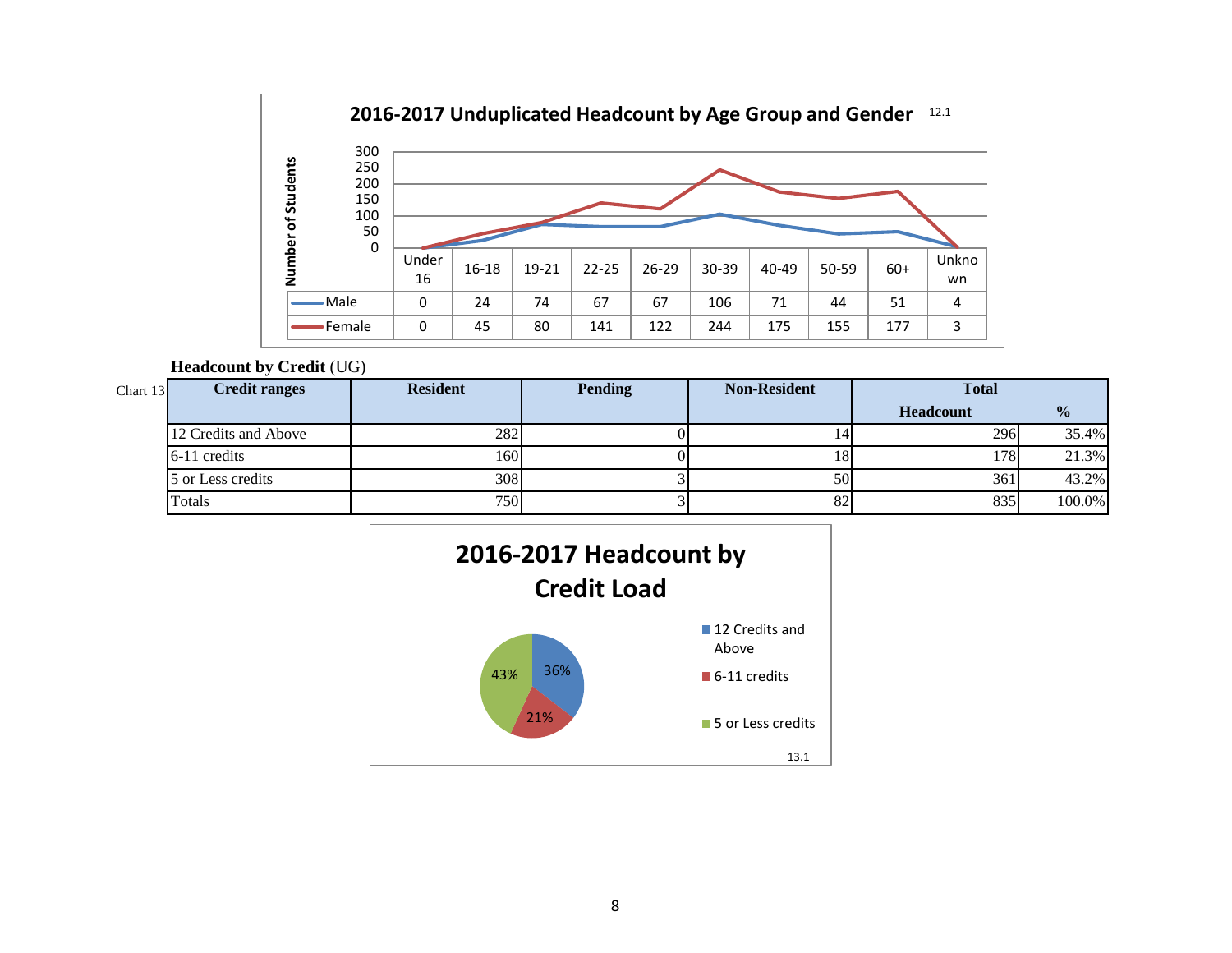| Chart 14 | <b>Location codes</b>       | <b>Resident</b> | <b>Pending</b> | <b>Non-Resident</b> |                   | <b>TOTAL</b> |
|----------|-----------------------------|-----------------|----------------|---------------------|-------------------|--------------|
|          |                             |                 |                |                     | Headcount % of HC |              |
|          | <b>Independent Learning</b> | 525             | 69             | 118                 | 712               | 30.2%        |
|          | Lummi                       | 647             | 33             | 125                 | 805               | 34.1%        |
|          | Muckleshoot                 | 113             |                |                     | 120               | 5.1%         |
|          | <b>Nez Perce</b>            | 65              |                |                     | 72                | 3.1%         |
|          | Nisqually                   | 77              |                |                     | 82                | 3.48%        |
|          | Other                       | 279             |                | 39                  | 320               | 13.6%        |
|          | Port Gamble                 | 71              |                | 18                  | 90                | 3.8%         |
|          | Swinomish                   | 54              |                | 24                  | 85                | 3.6%         |
|          | Tulalip                     | 63              |                |                     | 72                | 3.1%         |
|          | Totals                      | 1894            | 115            | 349                 | 2358              | 100.0%       |

**Headcount by location code** (all student levels: UG, CEU, PC, WF)

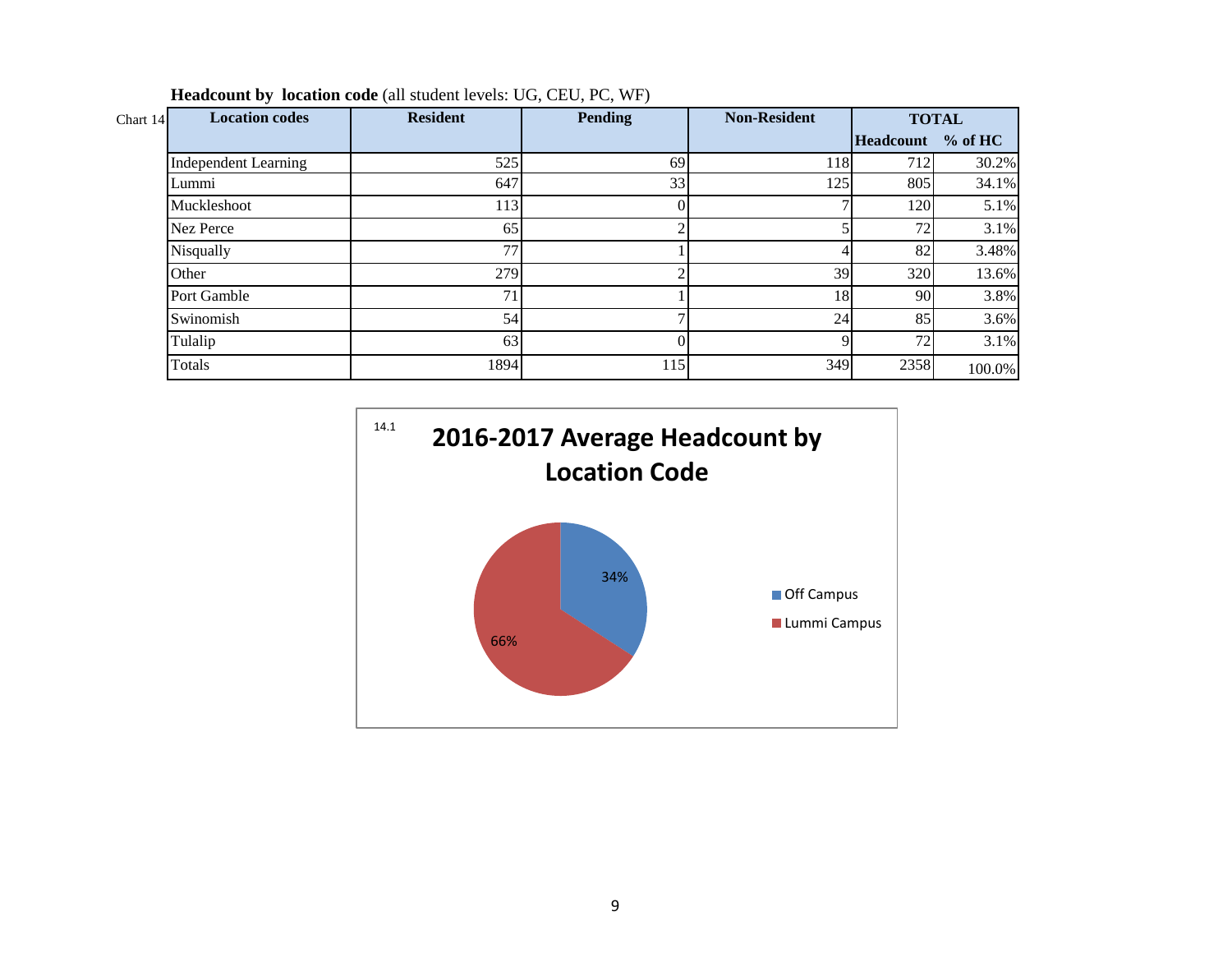| Chart 15 Unduplicated Headcount | <b>Resident</b> | <b>Pending</b> | <b>Non-Resident</b> |                  | <b>TOTAL</b>  |
|---------------------------------|-----------------|----------------|---------------------|------------------|---------------|
| by Student Type                 |                 |                |                     | <b>Headcount</b> | $\frac{6}{6}$ |
| Program of Study Students       | 870             |                | די                  | 948              | 39.0%         |
| Non Program Students            | 391             | 109            | 213                 | 713              | 29.3%         |
| CEU Students Only               | 478             | 1011           | 190                 | 769              | 31.6%         |
| Totals                          | 1739            | 211            | 480                 | 2430             | 100.0%        |

**Program of Study Headcount** 

| Chart $16$ | <b>Programs of study</b>  | <b>Resident</b> | <b>Pending</b> | <b>Non-Resident</b> | <b>TOTAL</b>     |               |
|------------|---------------------------|-----------------|----------------|---------------------|------------------|---------------|
|            |                           |                 |                |                     | <b>Headcount</b> | $\frac{6}{6}$ |
|            | Bachelor of Science-NES   | 92              |                |                     | 96               | 10.1%         |
|            | Bachelor of Arts-CARE     | 31              |                |                     | 35               | 3.7%          |
|            | Bachelor of Arts-NSL      | 58              |                |                     | 60               | 6.3%          |
|            | Bachelor of Arts-TGBM     | 147             |                |                     | 158              | 16.7%         |
|            | <b>Associate Transfer</b> | 476             |                | 45                  | 522              | 55.1%         |
|            | Associate Technical (ATA) | 51              |                | 10                  | 61               | 6.4%          |
|            | Certificate/Award of      | 15              |                |                     |                  | 1.7%          |
|            | Total                     | 870             |                | 77                  | 948              | 100.0%        |



Chart 17